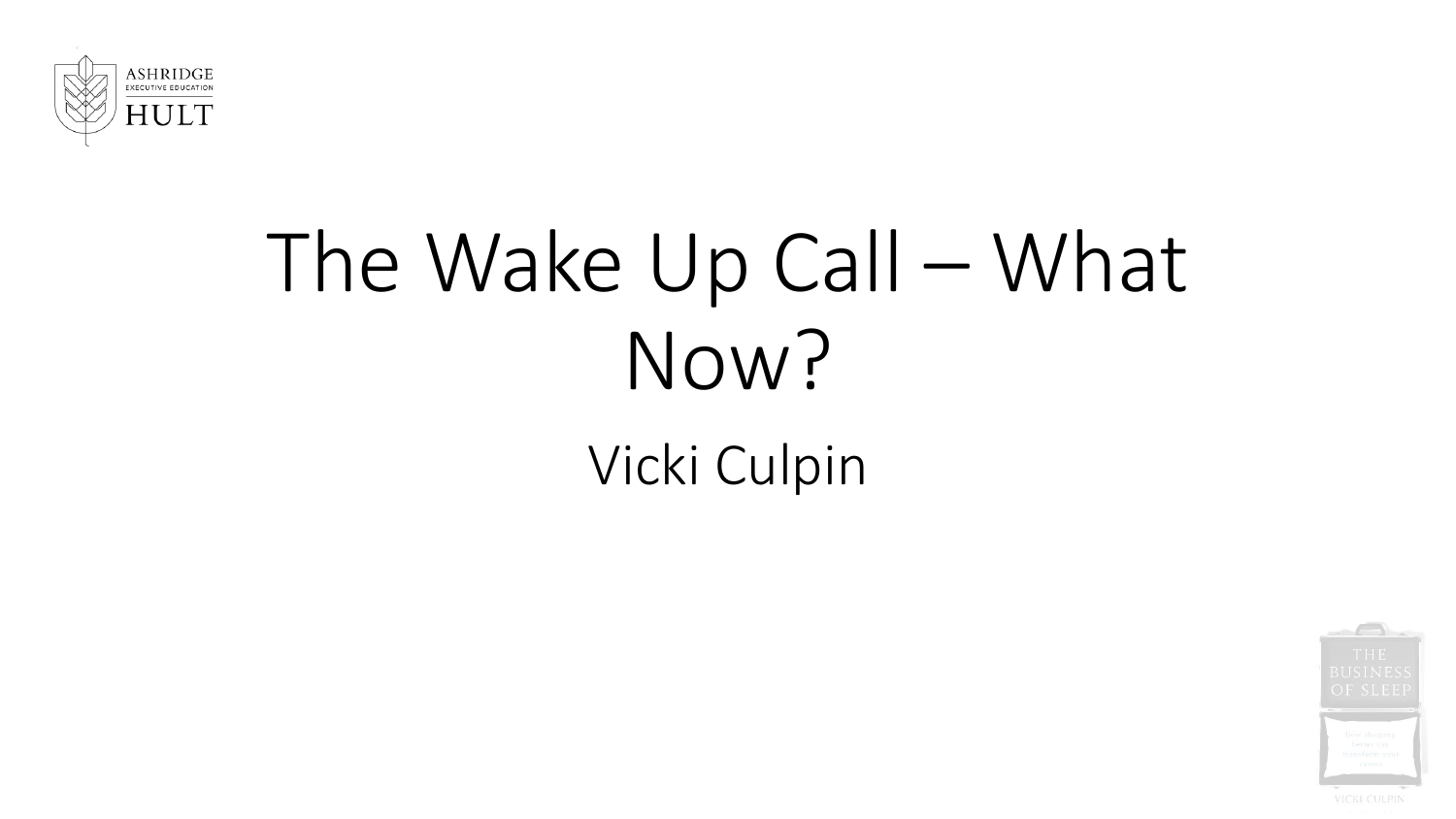

- The World Health Organisation classified shiftwork, *where naturally occurring sleep rhythms are affected*, as potentially carcinogenic
	- In the same category (2A) as nitrogen mustard, anabolic steroids and occupational exposure to petroleum refining
- Large study of nurses found a 36% increase in breast cancer in those working shifts
- Study of Danish women aged between 30-54 years found that those who worked at night for at least 6 months had a 50% increased risk of breast cancer (even after controlling for other risk factors)

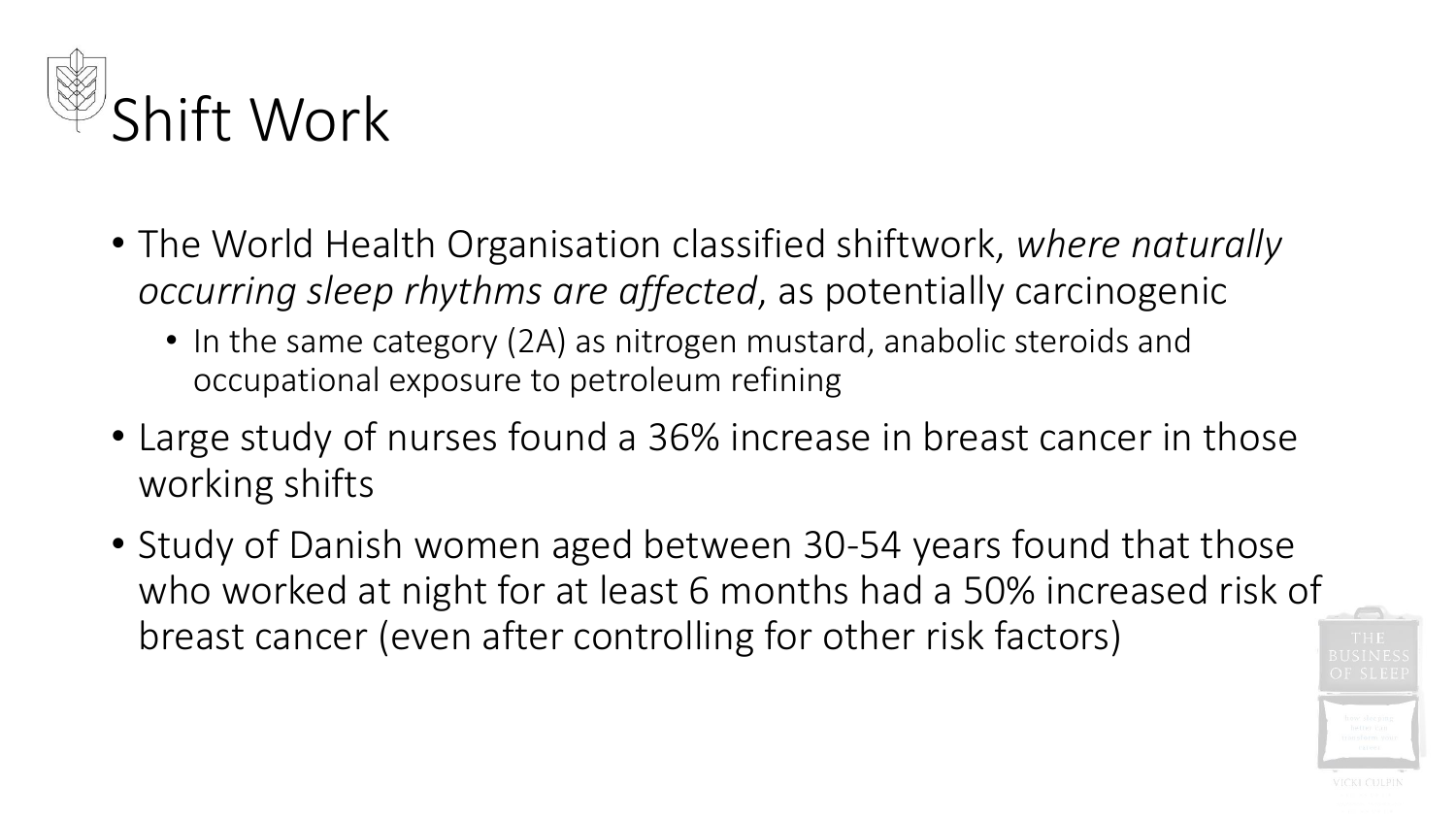



VICKI CULPIN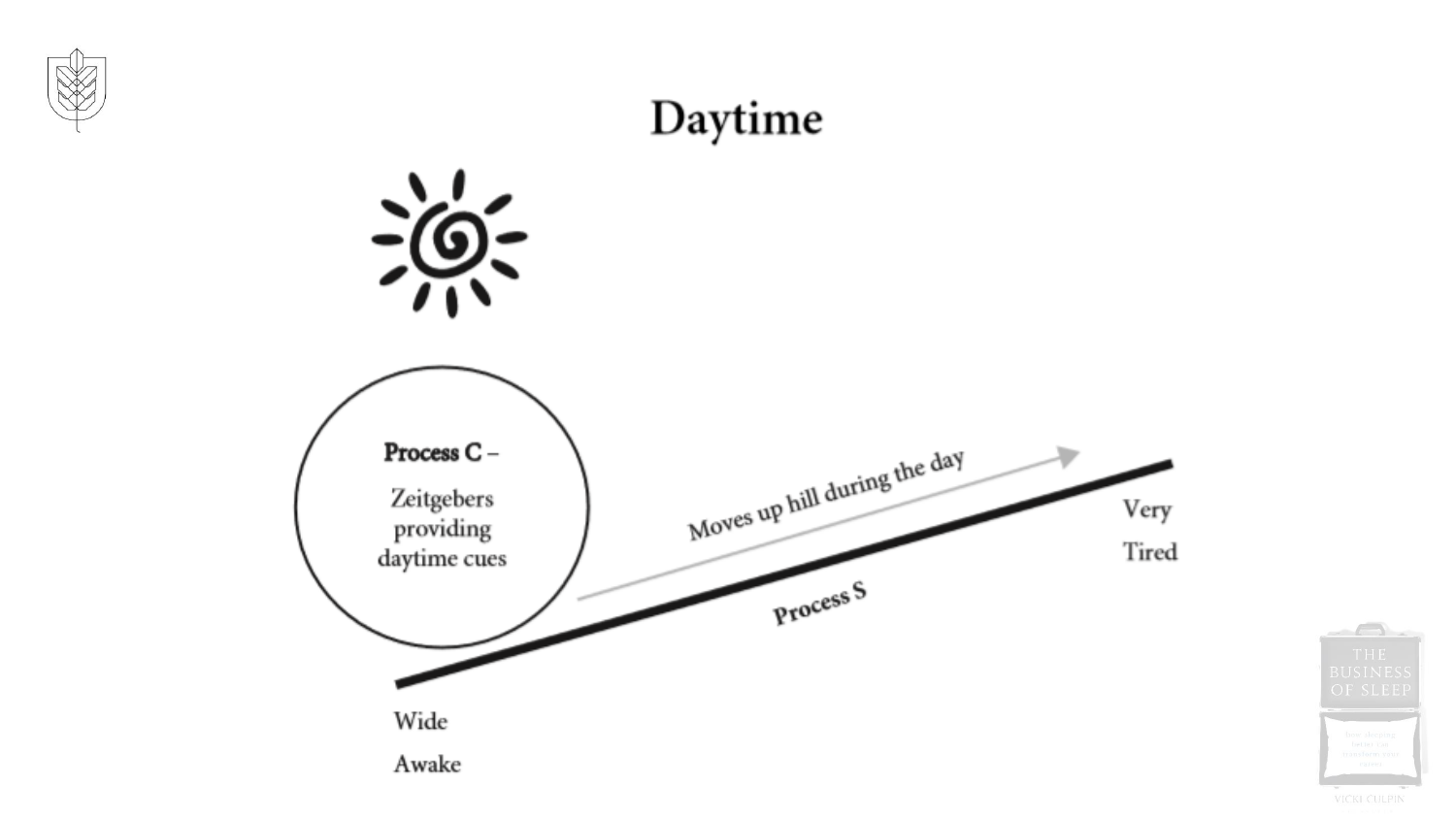

VICKI CULPIN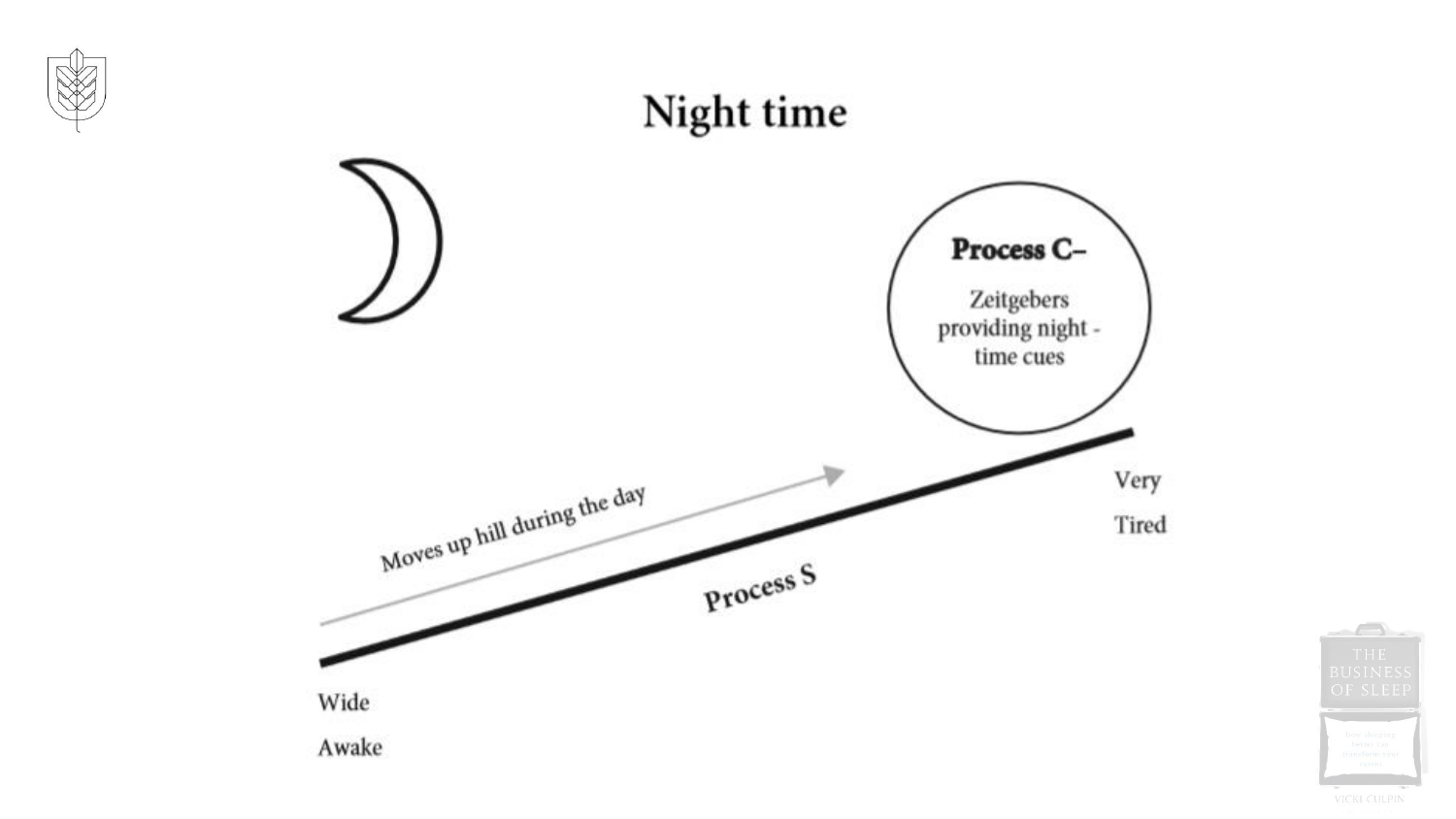

- 40% increased risk of cardiovascular disease due to disrupted circadian rhythms, disturbed social patterns and social support, stress, smoking, poor diet and lack of exercise
- 1.5 times higher risk of developing metabolic syndrome (after controlling for age and physical activity)
- Approximately 47.2% of shift workers are overweight and 2.8% are obese
- A longer exposure to shift work predicts a higher BMI
- 22% of rotating shift workers had a road accident citing sleepiness as a cause compared with 7% of day workers
- Working a night shift increases on-site accidents by 50%
- Shift work increases the risk of marital separation by 7-11%

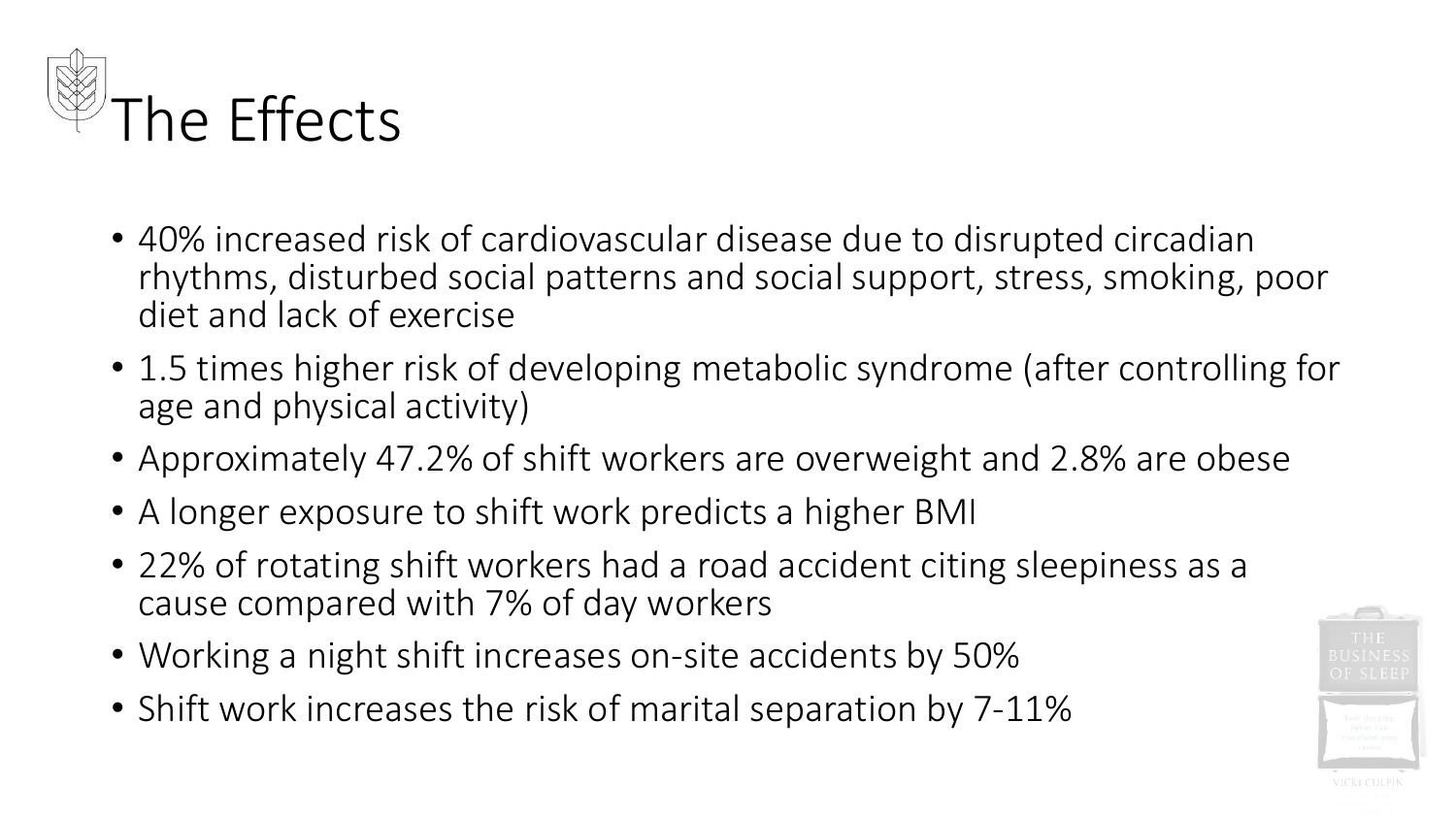

- Individual Differences
	- Age
	- Chronotype
	- Shift Work Sleep Disorder
- Napping
- Choice
- Light Exposure
- Direction and Speed of Rotation

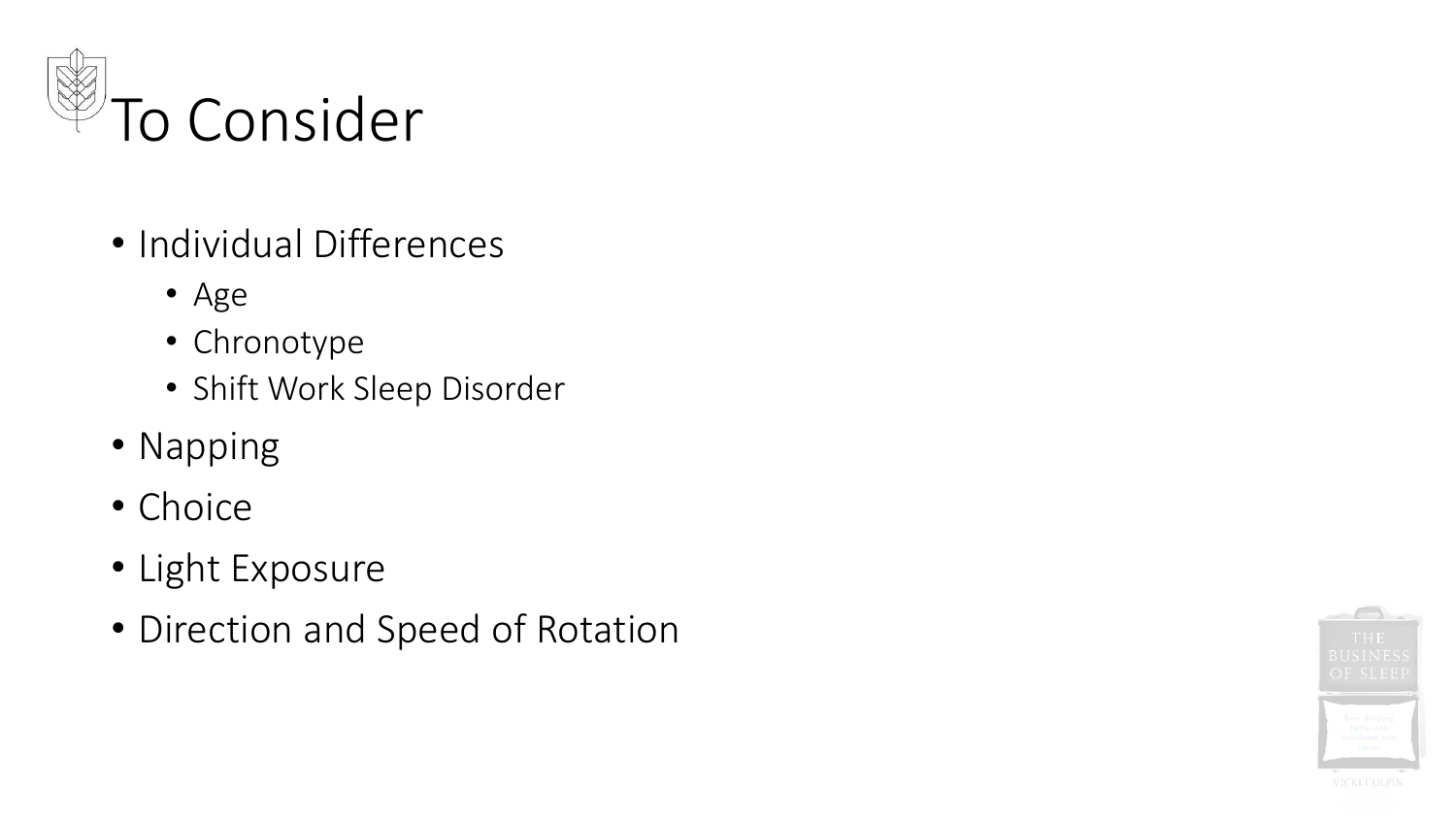## Organisational Structure and Culture

- Long working hours
- Shift work
- Lack of adequate breaks
- Lack of awareness and education
- Speaking truth to power
- Sleeplessness as 'badge of honour' or 'right of passage'

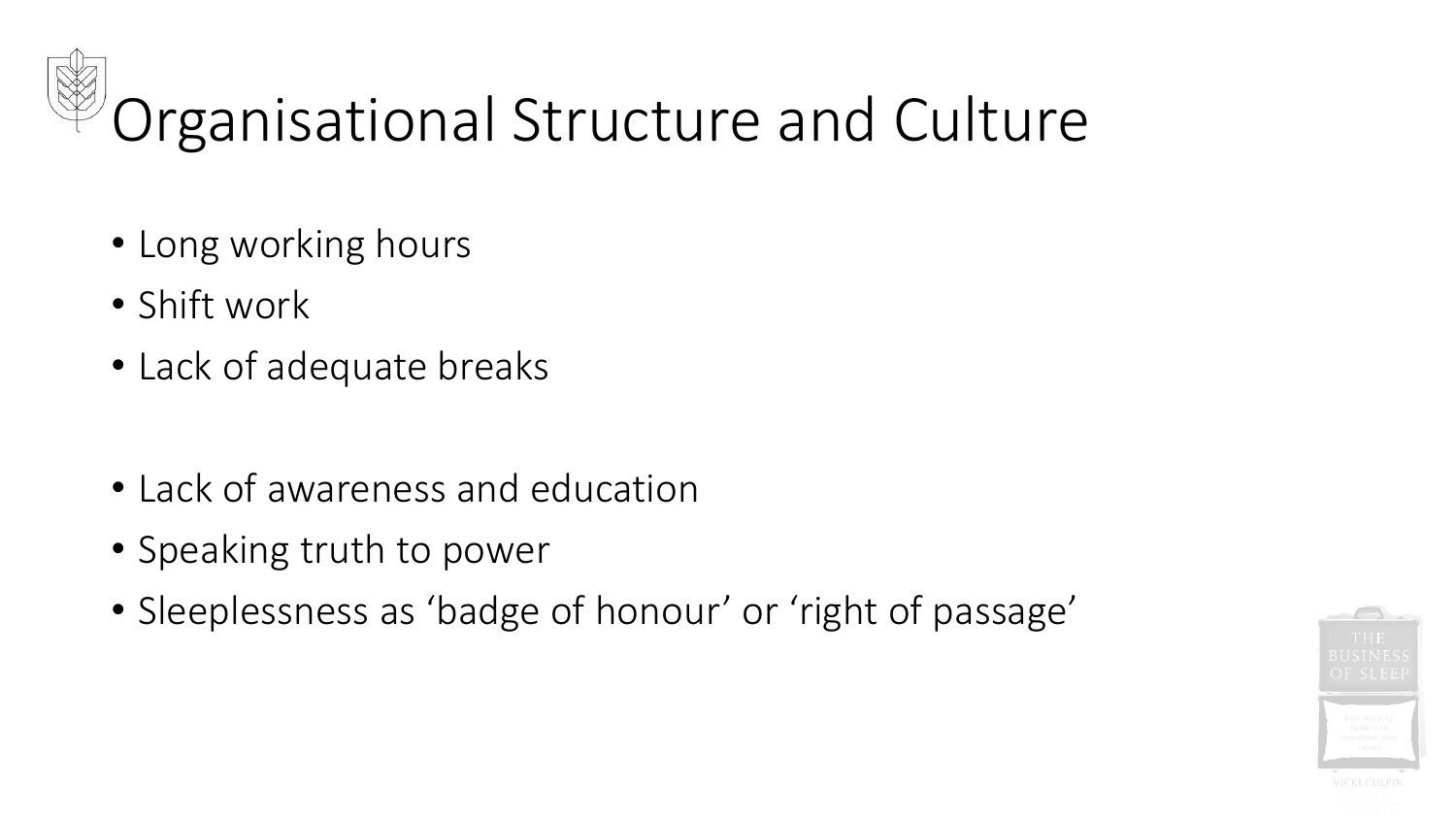

- What can you do immediately?
- What can you do to plan for a medium term implementation
	- What resources will you need?
	- Who do you need to influence/ask for help?
- What should you consider as a long term strategic goal?
	- What needs to happen?
	- What/who are the potential blockers?
	- What is the risk of doing nothing?
- For each question, rate out of 10 your commitment to action What would it take to get you to 10?